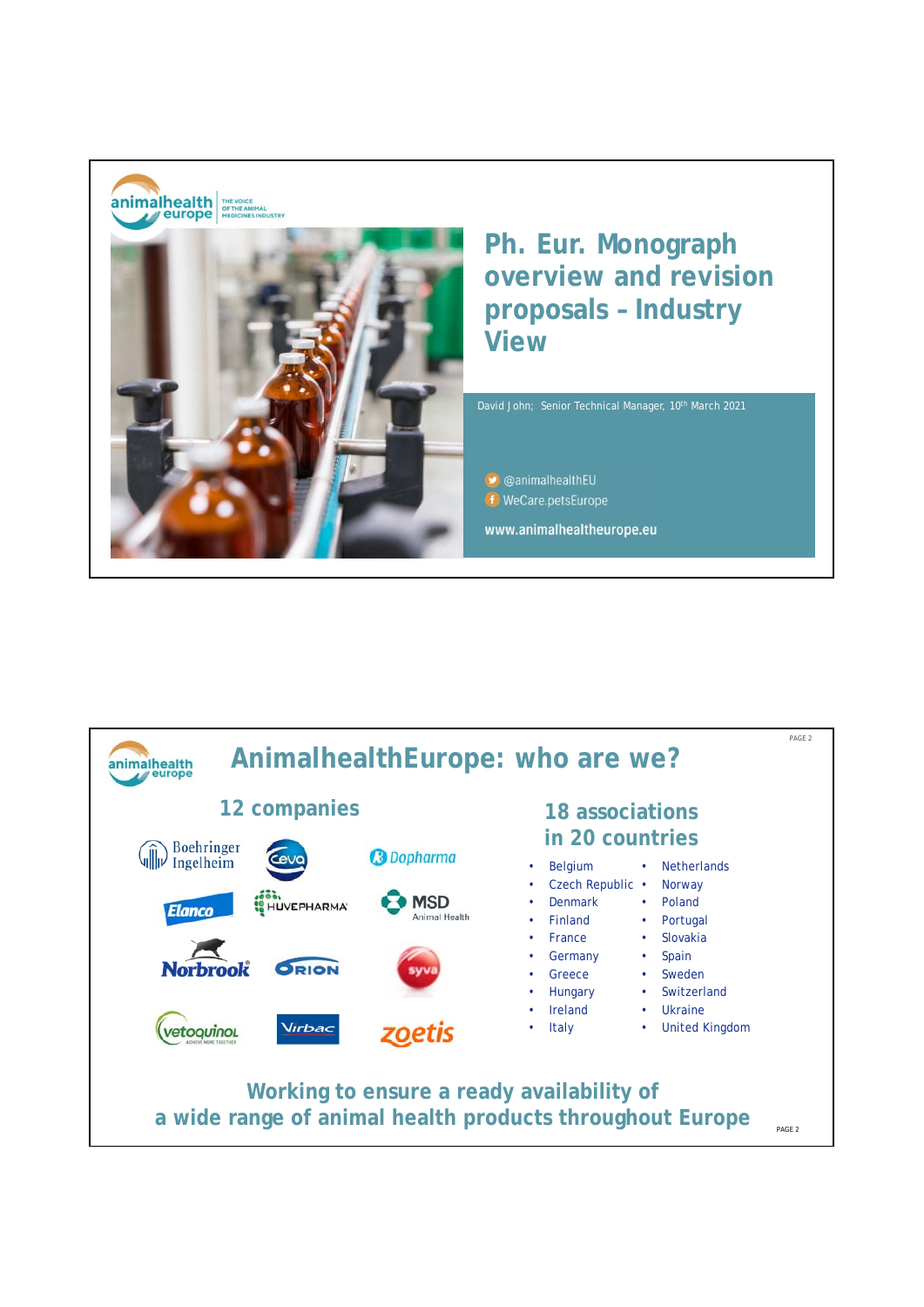## animalhealth



## **Overview**

- **1) We welcome the opportunity to comment on the draft monographs.**
- **2) We appreciate the efforts of Group 15V to introduce the in-vitro alternative into the monograph.**

3/8/2021 PAGE 3

**3) Overall, we had very few comments to the proposed revisions.**

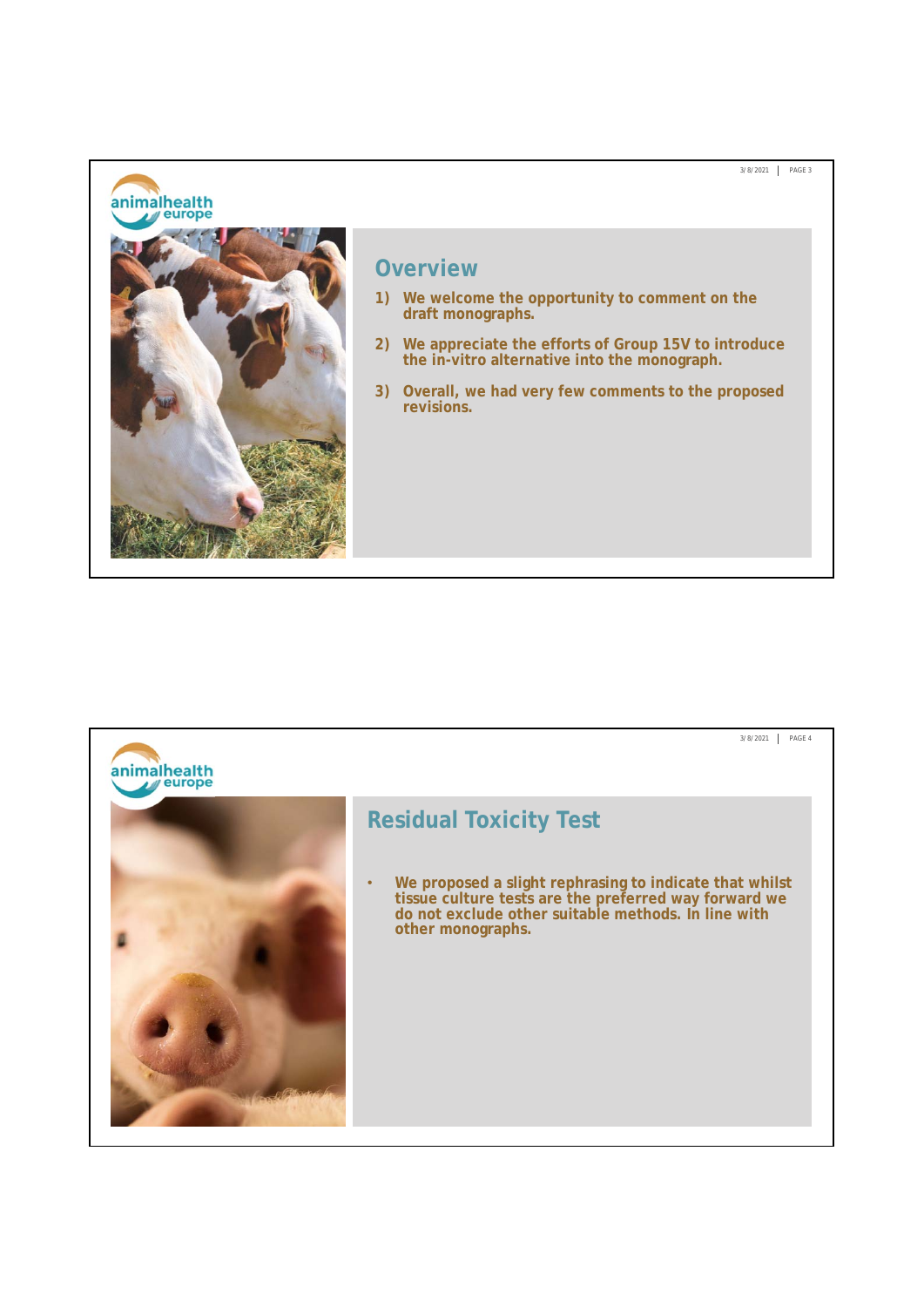animalhealth



## **Antigen Content**

**As with the Residual toxicity test we propose to allow other suitable methods.**

3/8/2021 PAGE 5

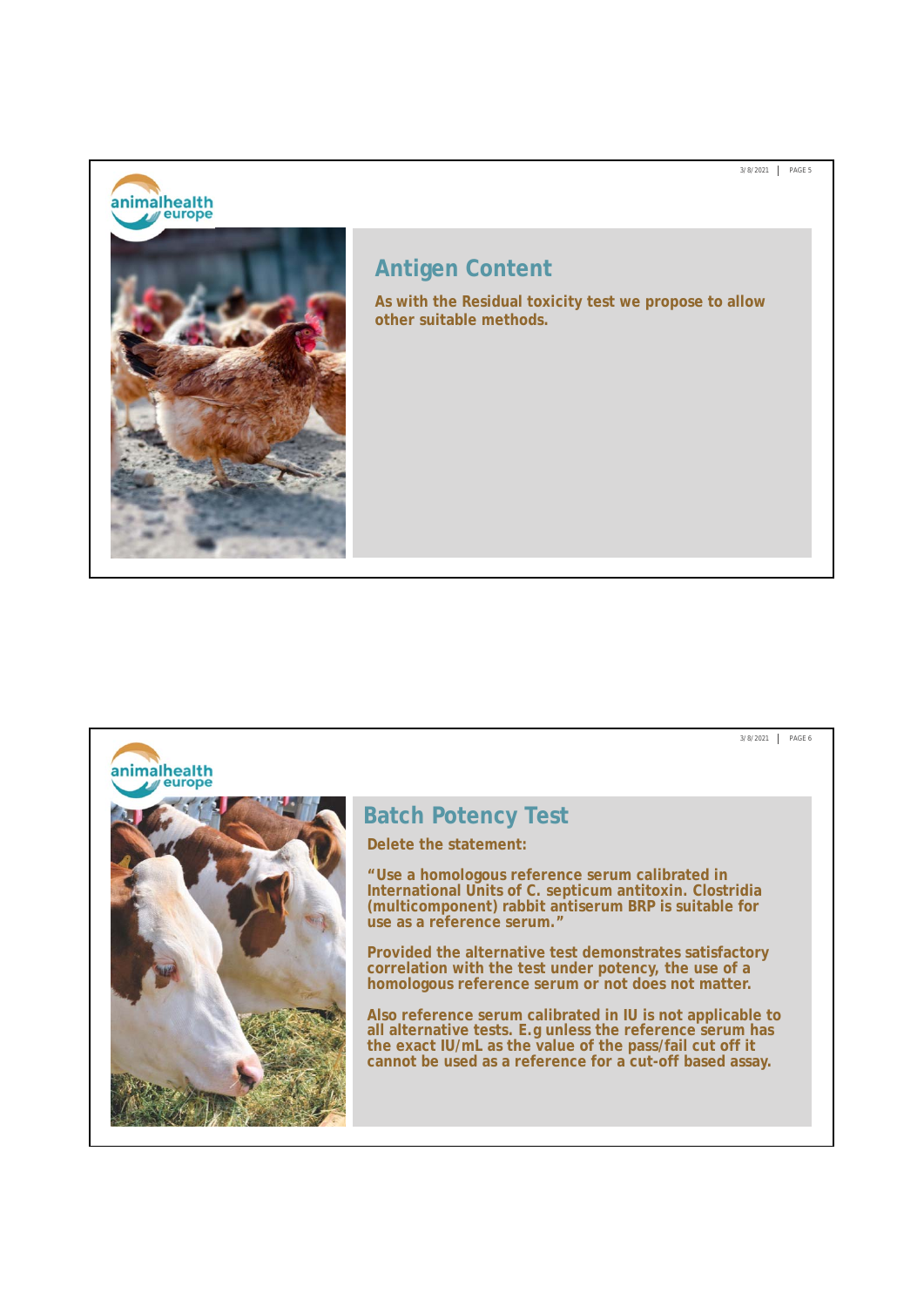animalhealth



## **Consistency**

**We propose to keep the same revised wording for all recently modified monographs.**

**3-1. Identification. The vaccine contains the antigen or antigens toxoid of C. septicum as stated under Definition**

3/8/2021 PAGE 7

• **As a consequence definition may also need an edit to make it clear toxoids are the active component.**

**Clostridium septicum vaccine for veterinary use is prepared with appropriate toxoid from a liquid culture of a suitable strain of Clostridium septicum**